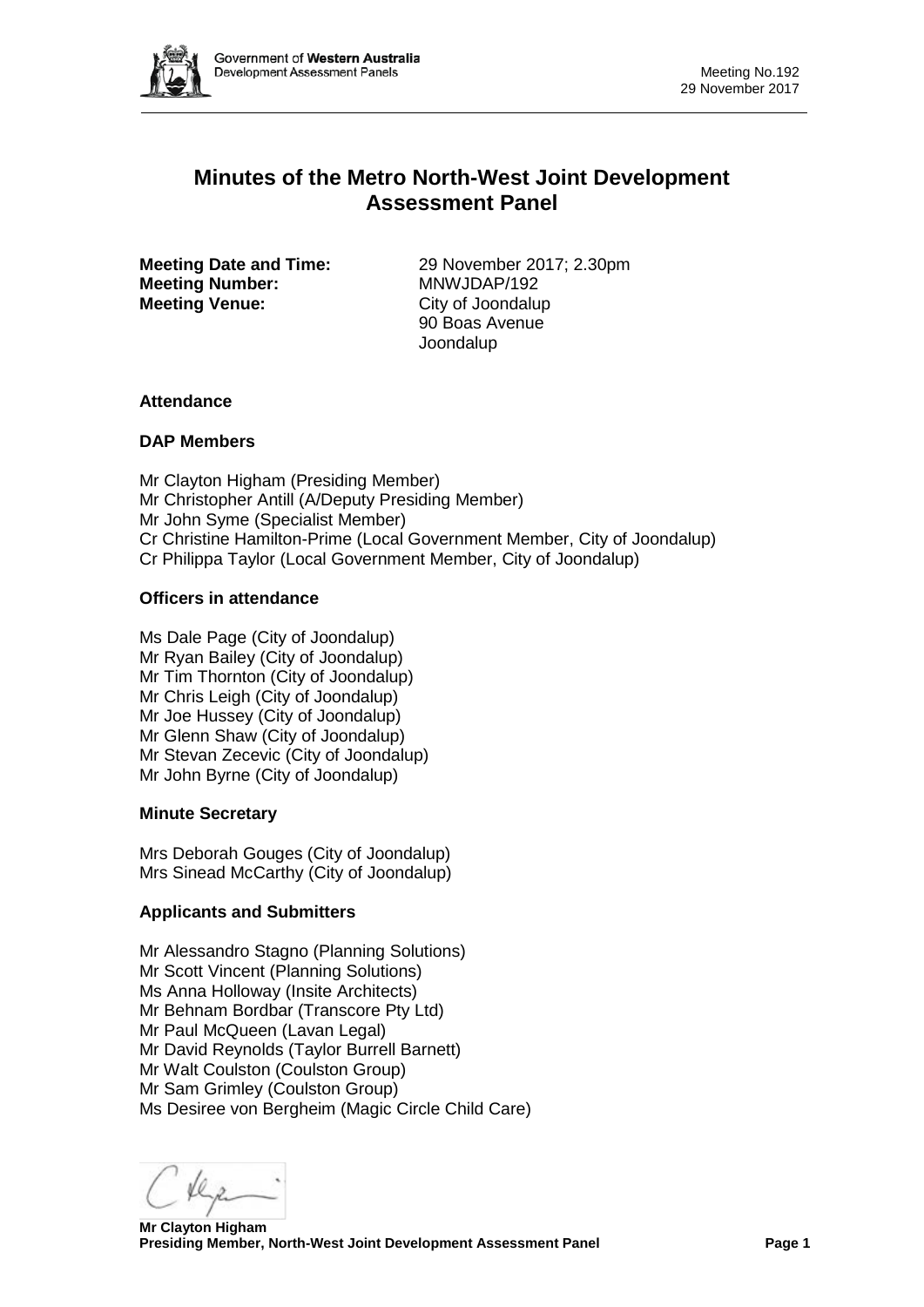

# **Members of the Public / Media**

There were 10 members of the public in attendance.

# **1. Declaration of Opening**

Due to the leave of absence of the Metro North-West Joint Development Assessment Panel Presiding Member and in accordance with regulation 27(3A) of the Planning and Development (Development Assessment Panel) Regulations 2011, Mr Clayton Higham has been appointed as Presiding Member for this meeting.

The Presiding Member declared the meeting open at 2.30pm on 29 November 2017 and acknowledged the past and present traditional owners and custodians of the land on which the meeting was being held.

The Presiding Member advised that the meeting is being audio recorded in accordance with Section 5.16 of the DAP Standing Orders 2017; No Recording of Meeting, which states: *'A person must not use any electronic, visual or audio recording device or instrument to record the proceedings of the DAP meeting unless the Presiding Member has given permission to do so.'* The Presiding Member granted permission for the minute taker to record proceedings for the purpose of the minutes only.

# **2. Apologies**

Ms Karen Hyde (Presiding Member) Mr Ray Haeren (Deputy Presiding Member)

#### **3. Members on Leave of Absence**

Panel member, Mr Ray Haeren has been granted leave of absence by the Director General for the period of 20 November to 1 December 2017 inclusive.

# **4. Noting of Minutes**

The following Minutes of the North-West Joint Development Assessment Panel were noted by the DAP members, meeting no.189 held on 30 October 2017, meeting no.190 held on 1 November 2017 and meeting no.191 held on 7 November 2017.

#### **5. Declaration of Due Consideration**

The Presiding Member noted that the agenda was updated to include the late submission of the responsible authority report recommendation for Item 8.2 that was received on 17 November 2017.

All members declared that they had duly considered the documents.

 **Mr Clayton Higham Presiding Member, North-West Joint Development Assessment Panel Page 2**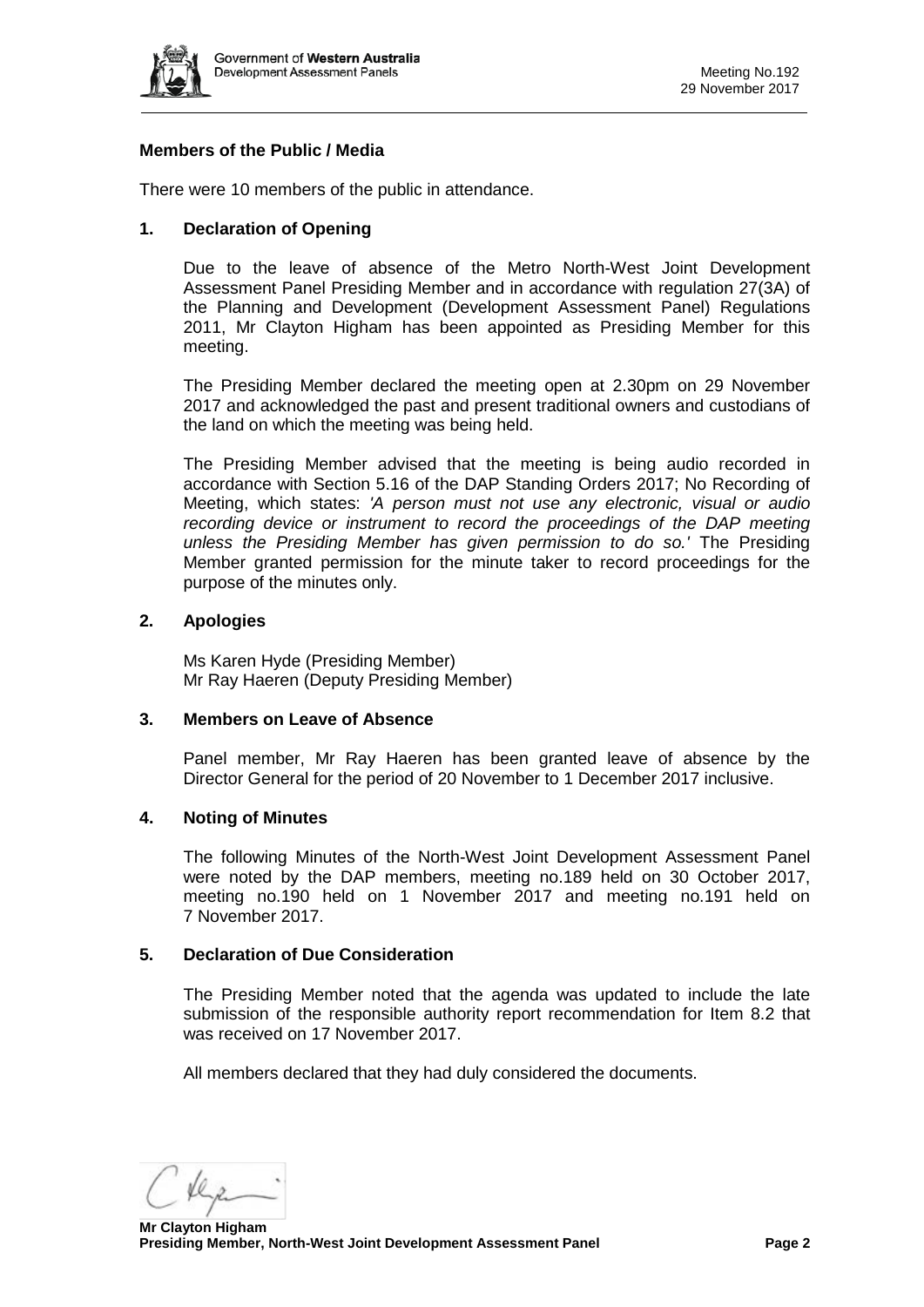

# **6. Disclosure of Interests**

DAP member, Ms Karen Hyde, declared an indirect pecuniary interest in item 8.2 as Ms Hyde works for Taylor Burrell Barnett the planning firm assisting with the application.

# **7. Deputations and Presentations**

- **7.1** Mr Scott Vincent (Planning Solutions) addressed the DAP in support of the application at Item 8.1. Mr Scott answered questions from the panel.
- **7.2** Ms Anna Holloway (Insite Architects) addressed the DAP in support of the application at Item 8.1. Ms Holloway answered questions from the panel.
- **7.3** Mr Behnam Bordbar (Transcore Pty Ltd) addressed DAP in support of the application at Item 8.1. Mr Behnam answered questions from the panel.
- **7.4** Mr Paul McQueen (Lavan Legal) addressed DAP in support of the application at Item 8.1 Mr McQueen answered questions from the panel.

# *The presentations at Item 7.1 to 7.4 were heard prior to the application at Item No 8.1*

- **7.5** Ms Desiree von Bergheim (Magic Circle Child Care) addressed DAP against the application at Item 8.2.
- **7.6** Mr David Reynolds (Taylor Burrell Barnett) addressed DAP in support of the application at Item 8.2.

# *The presentations at Item 7.5 and 7.6 were heard prior to the application at Item No 8.2*

# **8. Form 1 – Responsible Authority Reports – DAP Applications**

**8.1** Property Location: Lot 1 (248) Camberwarra Drive, Craigie Application Details: Child Care Centre Applicant: Planning Solutions Owner: The Roman Catholic Archbishop of Perth Responsible Authority: City of Joondalup DAP File No: DAP/17/01210

#### **REPORT RECOMMENDATION**

**Moved by:** Cr Christine Hamilton-Prime **Seconded by:** Cr Philippa Taylor

That the Metro North-West JDAP resolves to:

1. **Refuse** DAP Application reference DAP/17/01210 and accompanying plans in accordance with Clause 68 of the *Planning and Development (Local Planning Schemes) Regulations 2015* and the City of Joondalup's *District Planning Scheme No. 2*, for the following reasons: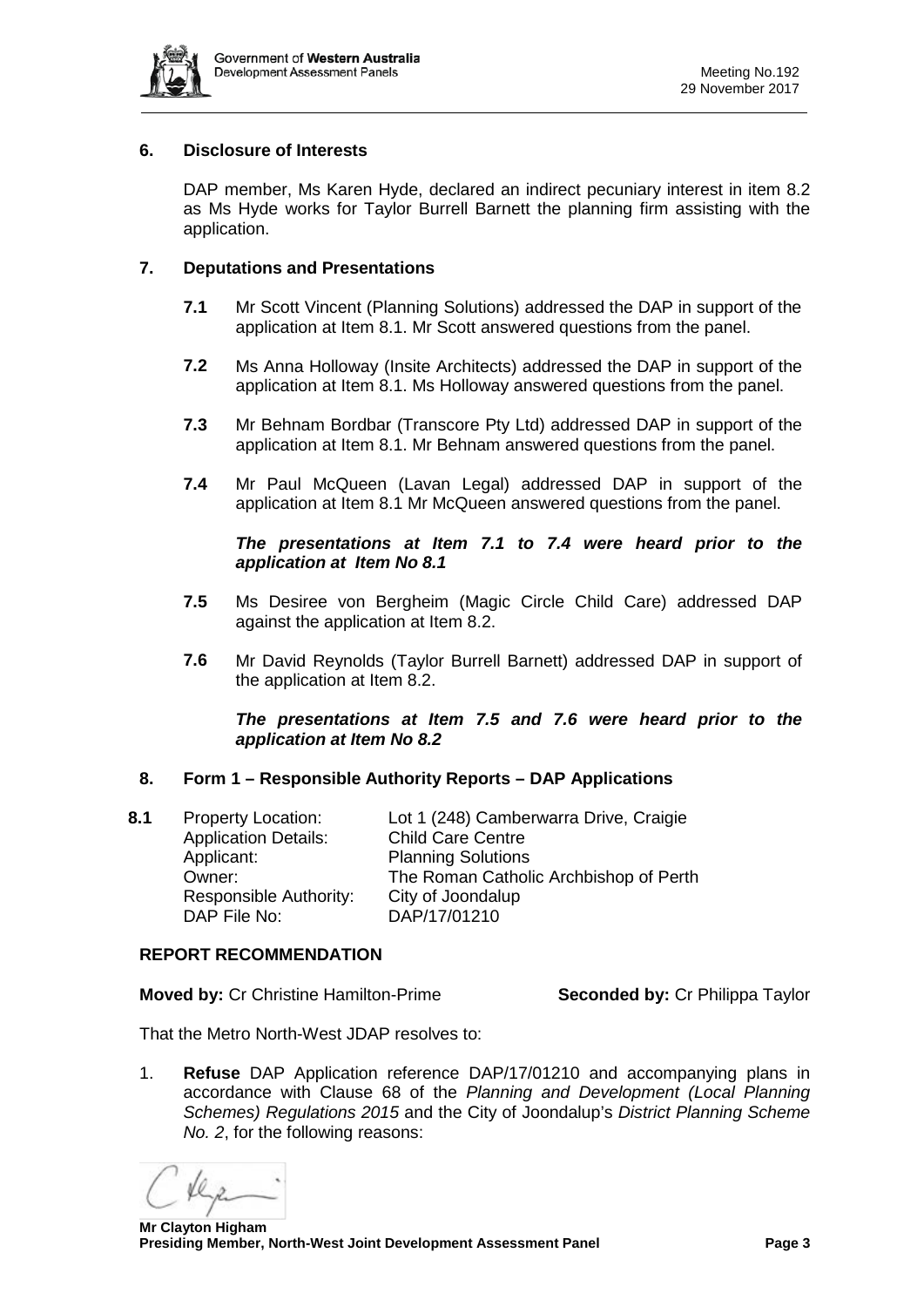

# **Reasons**

- 1. In accordance with Schedule 2, Clause 67(g) of the *Planning and Development (Local Planning Scheme) Regulations 2015* the proposed development does not comply with the provisions of the City's *Child Care Centre Policy* and *Height of Non-Residential Buildings Local Planning Policy* as the proposed development:
	- 1.1 Does not provide adequate onsite parking and will disrupt the existing traffic flow by creating poor vehicle circulation.
	- 1.2 Impacts the amenity of adjoining and surrounding landowners/occupiers as the proposed hours of operation exceed those permitted.
	- 1.3 Impacts the amenity of the streetscape and surrounding area due to the proposed design and height of the northern building façade, considering the siting of the building and the topography of the land.
- 2. In accordance with Schedule 2, Clause 67(m) of the *Planning and Development (Local Planning Scheme) Regulations 2015,* the development is not compatible with its setting and relationship to other development/land within the locality, as the northern elevation of the building facing Barradine Way will impact on the amenity of the streetscape and surrounding landowners due to its height, length, design and level from natural ground level at the street.
- 3. In accordance with Schedule 2, Clause 67(n) of the *Planning and Development (Local Planning Scheme) Regulations 2015*, the development will impact on the character of the locality and the amenity of surrounding properties due to the following:
	- 3.1 The lack of landscaping proposed between the street and the development.
	- 3.2 The proposed building height, design, levels and orientation which is not in keeping with the character of the area and the surrounding land.
- 4. In accordance with Schedule 2, Clause 67 (a) and (p) of the *Planning and Development (Local Planning Scheme) Regulations 2015*, the development does not achieve the minimum three metre landscaping strip required under clause 4.12.2 of the City's *District Planning Scheme No. 2*, and therefore does not include adequate landscaping between Camberwarra Drive and the car parking proposed on-site.
- 5. In accordance with Schedule 2, Clause 67(s) of the *Planning and Development (Local Planning Scheme) Regulations 2015,* the proposed means of vehicle access and parking is not adequate in respect to the following:
	- 5.1 Crossover orientation.
	- 5.2 Location of proposed on-street parking bays.
	- 5.3 Car parking bay shortfall.
- 6. In accordance with Schedule 2, Clause 67(zb) of the *Planning and Development (Local Planning Scheme) Regulations 2015,* the issues raised by the Joondalup Design Reference Panel on 22 September 2017 have not been adequately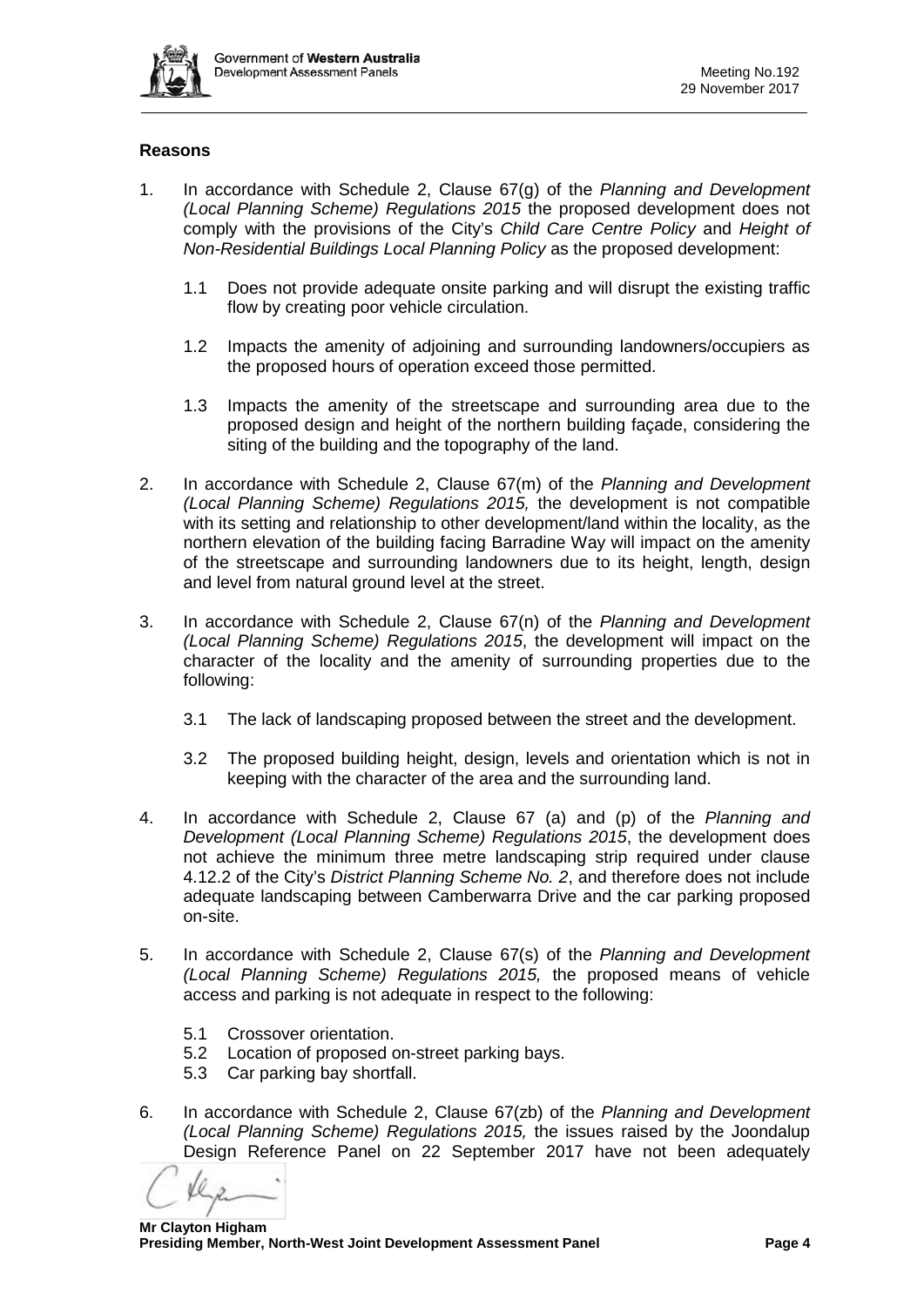

addressed by the applicant to ensure the design of the development contributes to the streetscape and incorporates environmentally sustainable design features.

# **AMENDING MOTION**

**Moved by:** Mr Christopher Antill **Seconded by: Cr Philippa Taylor** 

That Condition 1.2 be deleted and references to Condition numbers be renumbered.

# **REASON: The proposed hours of operation do not exceed those permitted.**

# **The Amending Motion was put and CARRIED UNANIMOUSLY.**

# **REPORT RECOMMENDATION (AS AMENDED)**

That the Metro North-West JDAP resolves to:

1. **Refuse** DAP Application reference DAP/17/01210 and accompanying plans in accordance with Clause 68 of the *Planning and Development (Local Planning Schemes) Regulations 2015* and the City of Joondalup's *District Planning Scheme No. 2*, for the following reasons:

#### **Reasons**

- 1. In accordance with Schedule 2, Clause 67(g) of the *Planning and Development (Local Planning Scheme) Regulations 2015* the proposed development does not comply with the provisions of the City's *Child Care Centre Policy* and *Height of Non-Residential Buildings Local Planning Policy* as the proposed development:
	- 1.1 Does not provide adequate onsite parking and will disrupt the existing traffic flow by creating poor vehicle circulation.
	- 1.2 Impacts the amenity of the streetscape and surrounding area due to the proposed design and height of the northern building façade, considering the siting of the building and the topography of the land.
- 2. In accordance with Schedule 2, Clause 67(m) of the *Planning and Development (Local Planning Scheme) Regulations 2015,* the development is not compatible with its setting and relationship to other development/land within the locality, as the northern elevation of the building facing Barradine Way will impact on the amenity of the streetscape and surrounding landowners due to its height, length, design and level from natural ground level at the street.
- 3. In accordance with Schedule 2, Clause 67(n) of the *Planning and Development (Local Planning Scheme) Regulations 2015*, the development will impact on the character of the locality and the amenity of surrounding properties due to the following:
	- 3.1 The lack of landscaping proposed between the street and the development.
	- 3.2 The proposed building height, design, levels and orientation which is not in keeping with the character of the area and the surrounding land.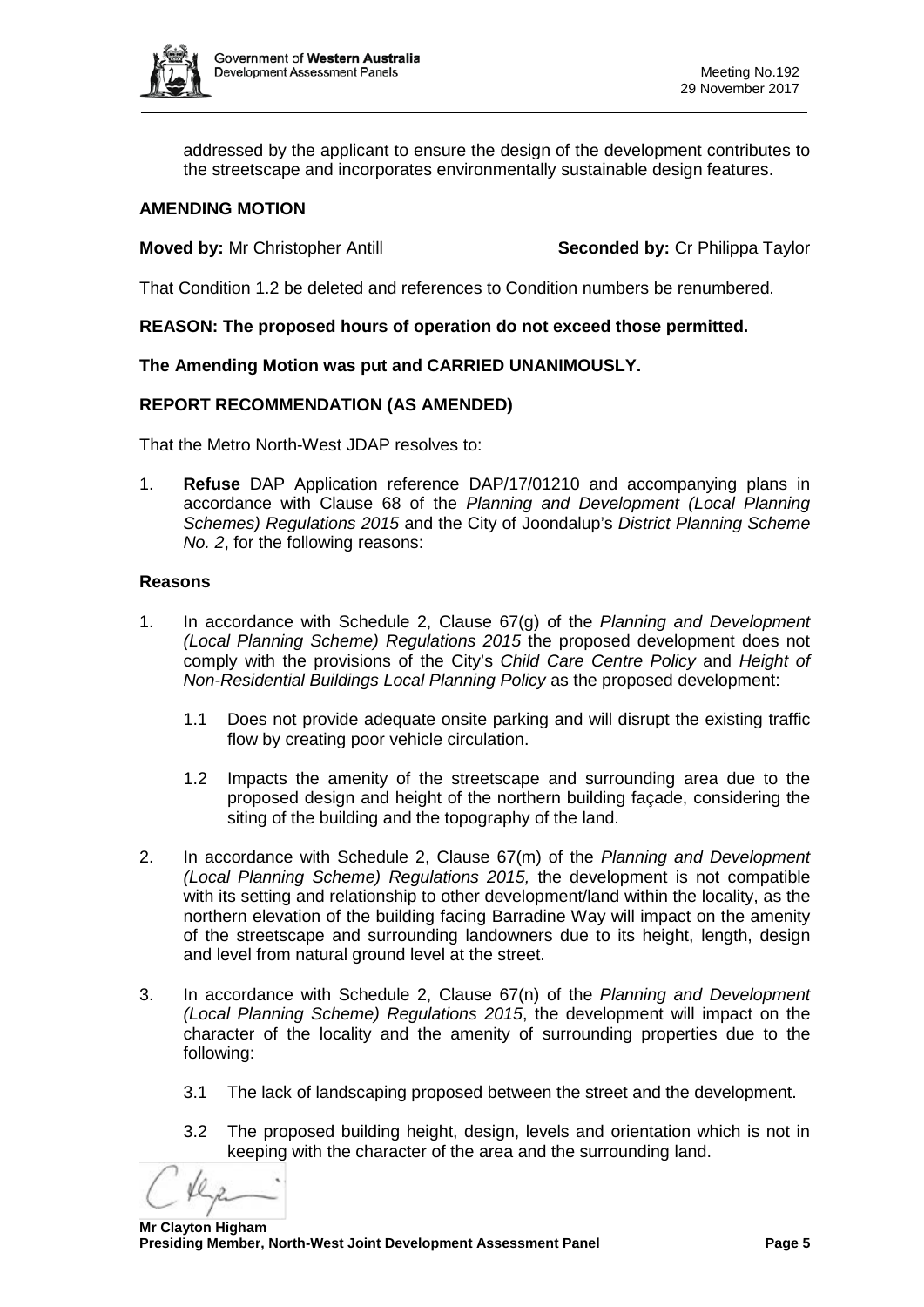

- 4. In accordance with Schedule 2, Clause 67 (a) and (p) of the *Planning and Development (Local Planning Scheme) Regulations 2015*, the development does not achieve the minimum three metre landscaping strip required under clause 4.12.2 of the City's *District Planning Scheme No. 2*, and therefore does not include adequate landscaping between Camberwarra Drive and the car parking proposed on-site.
- 5. In accordance with Schedule 2, Clause 67(s) of the *Planning and Development (Local Planning Scheme) Regulations 2015,* the proposed means of vehicle access and parking is not adequate in respect to the following:
	- 5.1 Crossover orientation.
	- 5.2 Location of proposed on-street parking bays.
	- 5.3 Car parking bay shortfall.
- 6. In accordance with Schedule 2, Clause 67(zb) of the *Planning and Development (Local Planning Scheme) Regulations 2015,* the issues raised by the Joondalup Design Reference Panel on 22 September 2017 have not been adequately addressed by the applicant to ensure the design of the development contributes to the streetscape and incorporates environmentally sustainable design features.

#### **REASON: In accordance with details contained in the Responsible Authority Report and Amending Motion/s.**

# **The Report Recommendation (as amended) was put and CARRIED (3/2).**

- For: Mr Christopher Antill Cr Christine Hamilton-Prime Cr Philippa Taylor
- Against: Mr Clayton Higham Mr John Syme.
- **8.2** Property Location: Lots 522 (3) and 523 (1) Forrest Road, Padbury Application Details: Child Care Centre Applicant: Taylor Burrell Barnett<br>
Owner: Ms. Danielle Bards Ms Danielle Bardsley, Mr Josephe Bardsley, Ms Elizabeth MacKenzie, Mr Timothy MacKenzie and Ms Yvonne MacKenzie Responsible Authority: City of Joondalup DAP File No: DAP/17/01263

# **REPORT RECOMMENDATION**

**Moved by:** Cr Christine Hamilton-Prime **Seconded by:** Cr Philippa Taylor

That the Metro North-West JDAP resolves to:

1. **Approve** DAP Application reference DAP/17/01263 and accompanying plans (Attachment 2) in accordance with Clause 68 of the *Planning and Development*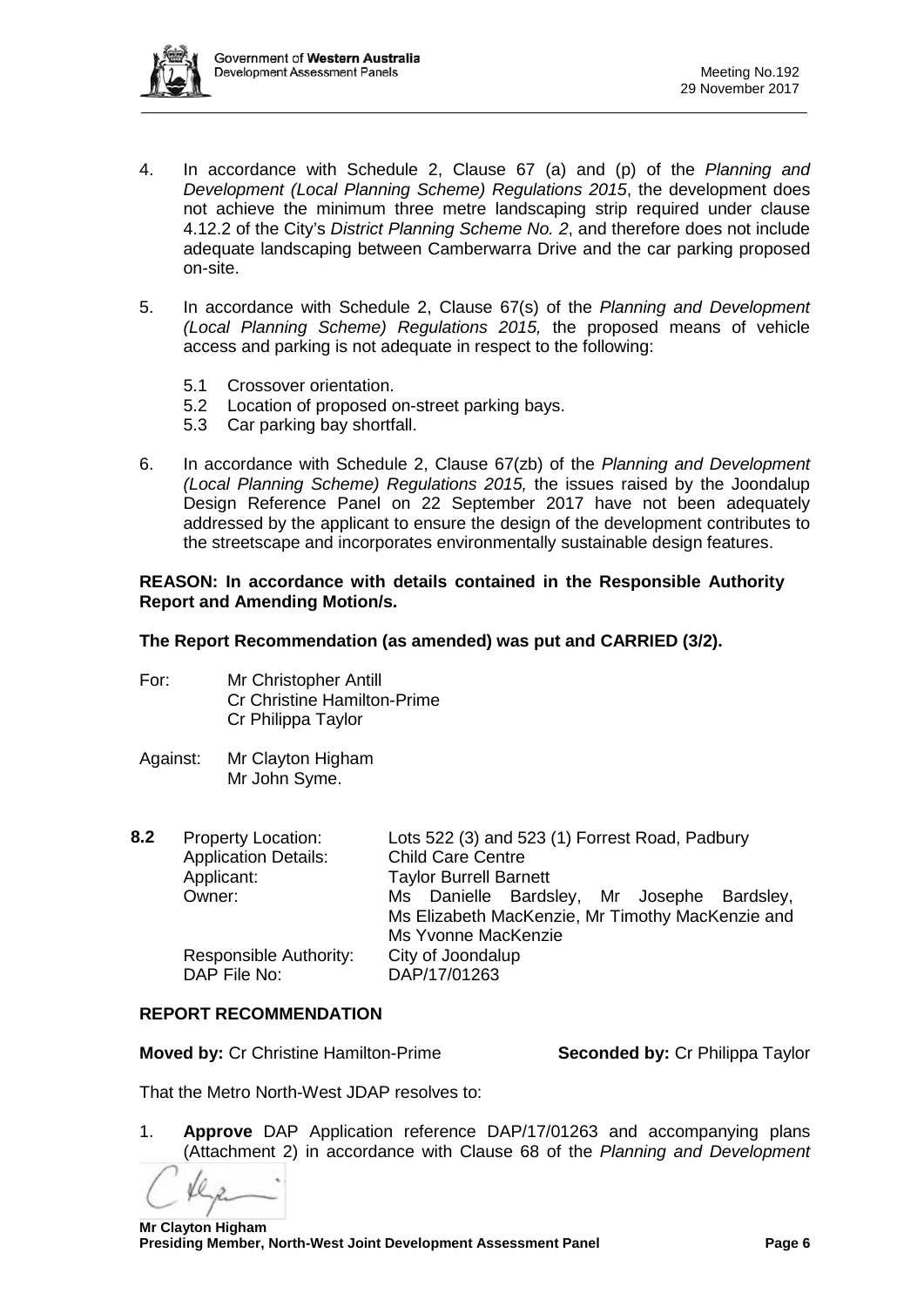

*(Local Planning Schemes) Regulations 2015* and the provisions of Clause 4.5.1 of the City of Joondalup District Planning Scheme No. 2, subject to the following conditions:

# **Conditions**

- 1. This decision constitutes planning approval only and is valid for a period of 2 years from the date of approval. If the subject development is not substantially commenced within the 2 year period, the approval shall lapse and be of no further effect.
- 2. Lot 523 (1) Forrest Road and Lot 522 (3) Forrest Road, Padbury shall be amalgamated, prior to commencement of development of the child care centre.
- 3. This approval relates to the new child care centre, car parking and associated works only, as indicated on the approved plans. It does not relate to any other development on the lot.
- 4. All development shall be contained within the property boundaries.
- 5. The car parking bays, driveways and access points shown on the approved plans are to be designed, constructed, drained and marked in accordance with the Australian Standard for Off-street Car Parking (AS/NZS2890.1 2004) and Offstreet Parking for People with Disabilities (AS/NZS2890.6 2009), prior to the occupation of the development. These bays are to be thereafter maintained to the satisfaction of the City.
- 6. The retaining walls adjacent to the driveway and crossover of the development are to be truncated 1.5m x 1.5m or the solid portion of the wall(s) reduced to no higher than 750mm within this truncated area where the front boundary adjoins a vehicle access point to provide adequate sight lines.
- 7. Bicycle parking facilities shall be provided in accordance with the Australian Standard for Offstreet Carparking – Bicycles (AS2890.3-1993 as amended) prior to the development first being occupied. Details of bicycle parking area(s) shall be provided to the City for approval prior to the commencement of construction. Works shall be undertaken in accordance with the approved details.
- 8. A refuse management plan indicating the method of rubbish collection is to be submitted to the City prior to the commencement of development, and approved by the City prior to the development first being occupied. Refuse management shall be undertaken in accordance with the approved refuse management plan.
- 9. Detailed landscaping plans shall be submitted to the City for approval prior to the commencement of development. These landscaping plans are to indicate the proposed landscaping treatment(s) of the subject site and the adjoining road verge(s), and shall:
	- i. Provide all details relating to paving, treatment of verges and tree planting in the car park;
	- ii. Provide screening and/or landscaping screening adjacent to the eastern boundary, of a sufficient height and density to soften the impact of the retaining walls and restrict visibility of the carpark from the adjoining property;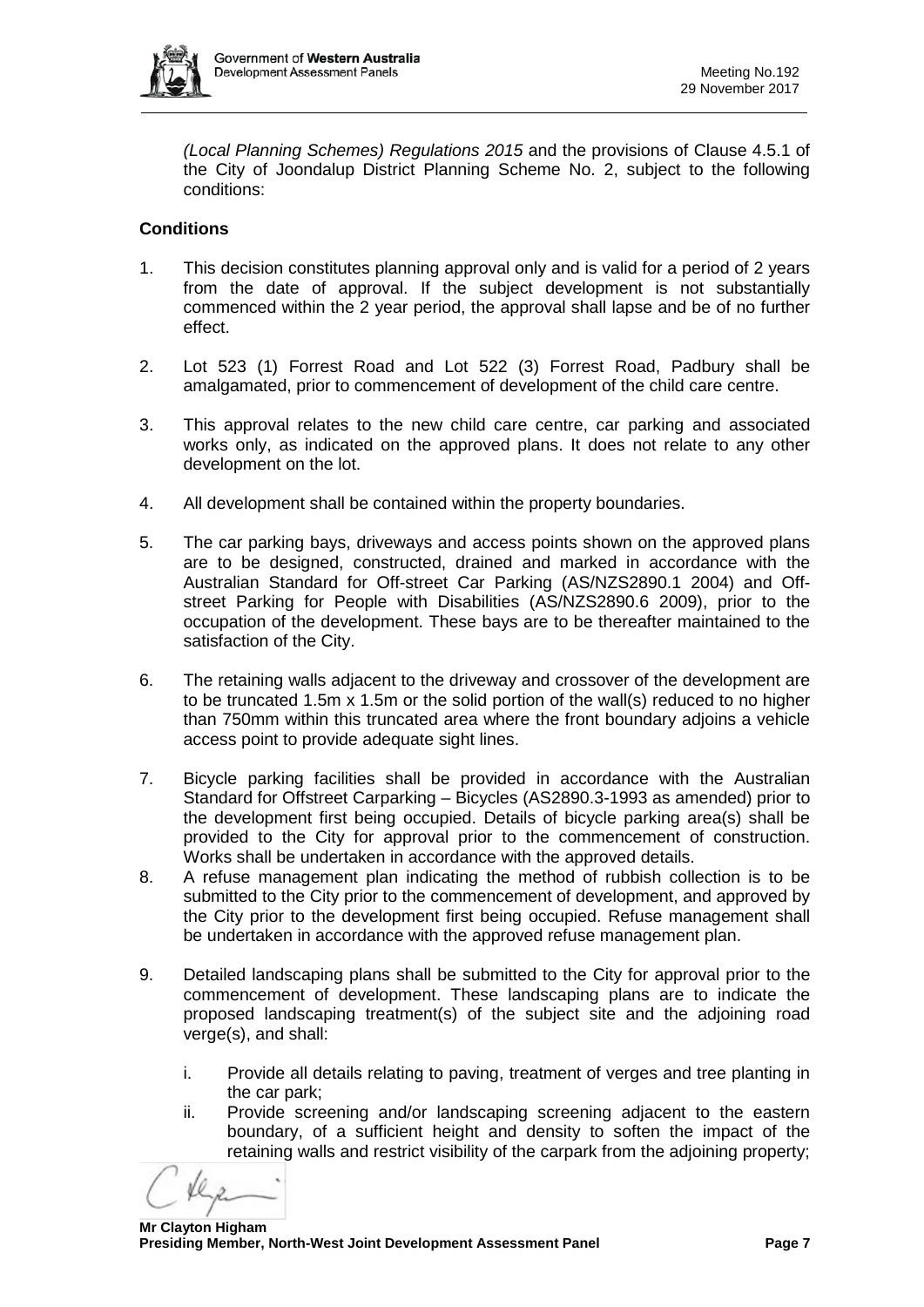

- iii. Provide minimum concrete or brick paved areas within outdoor activity areas;
- iv. Provide landscaping that discourages the parking of vehicles within the verge;
- v. Be drawn at an appropriate scale of either 1:100, 1:200 or 1:500;
- vi. Show spot levels and/or contours of the site;
- vii. Be based on water sensitive urban design principles to the satisfaction of the City;
- viii. Be based on Designing out Crime principles to the satisfaction of the City; ix. Show all irrigation design details.
- 10. Landscaping and reticulation shall be established in accordance with the approved landscaping plans, Australian Standards and best trade practice prior to the development first being occupied and thereafter maintained to the satisfaction of the City.
- 11. The 'Activity 3' room awning on the ground floor shall be extended to ensure that the kitchen window is provided with a shading device. Details of the awning extension shall be submitted to the City for approval prior to commencement of development. Development is to occur in accordance with these approved details.
- 12. The eastern elevation of the building shall be modified to include awnings/shading devices above openings. Details of the awnings/shading devices shall be submitted to the City for approval prior to commencement of development. Development is to occur in accordance with these approved details.
- 13. A direct pedestrian connection between the main entry of the development and the existing footpath on the southern side of Forrest Road, shall be provided at the cost of the applicant to the satisfaction of the City. Details of the pedestrian connection shall be prepared by the applicant in consultation with the City and shall be approved by the City and constructed prior to commencement of the child care use.
- 14. The car parking area shall be provided with one shade tree for every four car bays prior to the development first being occupied. The trees shall be located within tree wells protected from damage by vehicles and maintained to the satisfaction of the City.
- 15. A full schedule of colours and materials for all exterior parts to the building and retaining walls is to be submitted and approved by the City prior to the commencement of development. Development shall be in accordance with the approved schedule and shall be completed to the satisfaction of the City prior to occupation of the development.
- 16. All external walls and retaining walls of the development shall be of a clean finish, and shall at all times be maintained to a high standard, including being free of vandalism, to the satisfaction of the City.
- 17. Any proposed external building plant, including air conditioning units, piping, ducting and water tanks, being located so as to minimise any visual and noise impact on surrounding landowners, and screened from view from the street, and where practicable from adjoining buildings, with details of the location of such plant

 **Mr Clayton Higham Presiding Member, North-West Joint Development Assessment Panel Page 8**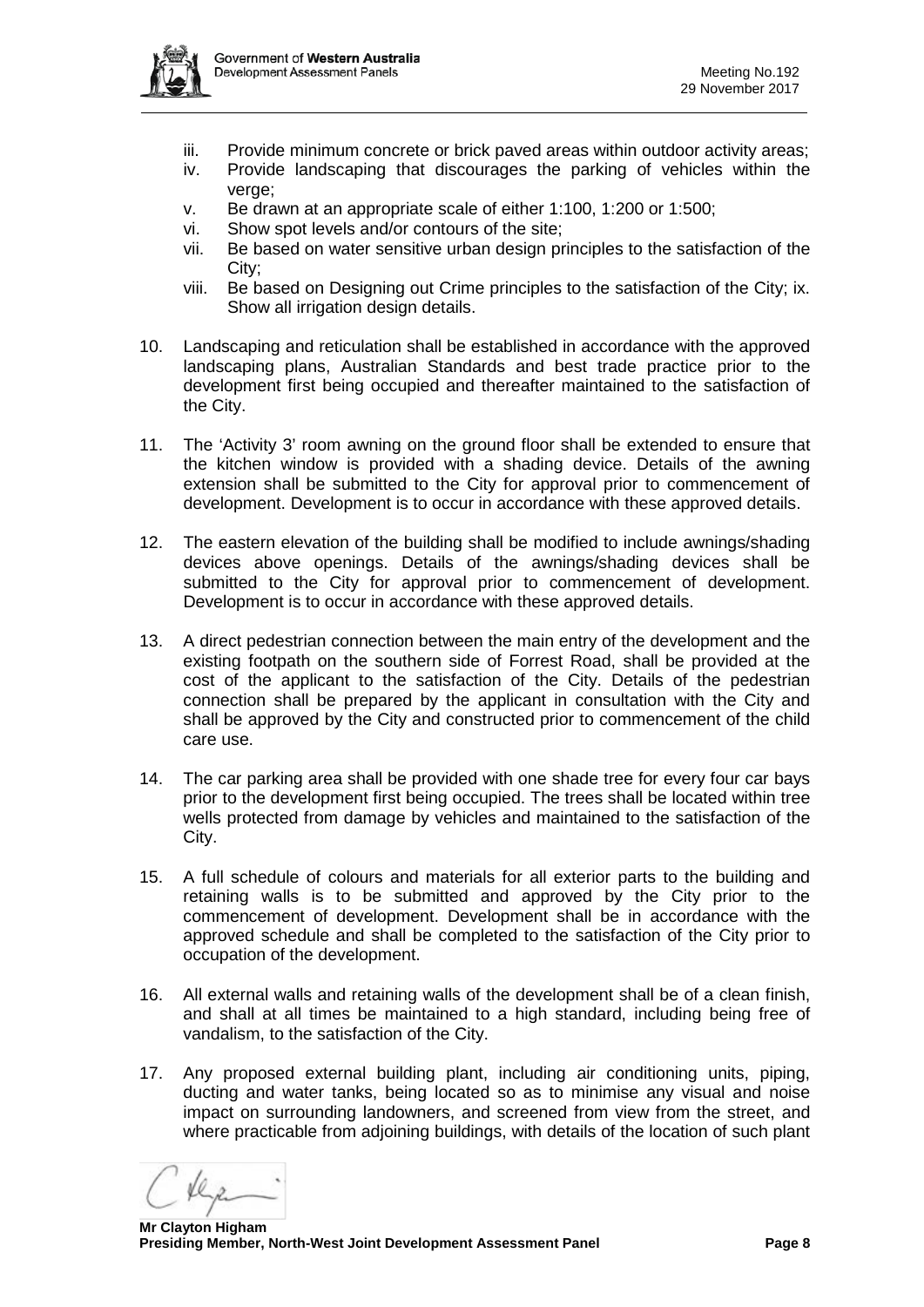

being submitted for approval by the City prior to the commencement of development. Works shall be undertaken in accordance with the approved details.

- 18. All stormwater shall be contained on-site and disposed of in a manner acceptable to the City.
- 19. The hours of operation for the centre shall be between 7:00am to 6.30pm Monday to Friday. Child care staff shall not arrive at the centre before 6:30am, and be off site by 7:00pm.
- 20. Car parking bays 7 20 shall be marked and permanently set aside for staff only, to the satisfaction of the City.
- 21. Signage shall be provided in the car park advising staff and visitors to consider neighbours and minimise noise within the car park. Details shall be provided to the City for approval prior to commencement of development. Works shall be undertaken in accordance with the approved details.
- 22. Signage shall:
	- Not be illuminated;
	- Be established and thereafter maintained to the satisfaction of the City;
	- Not include fluorescent, reflective or retro reflective colours;

Details of the signage affixed to the fencing facing Marmion Avenue shall be submitted to the City for approval prior to commencement of development. 23. No amplified outdoor sound/music is permitted.

#### **Advice Notes**

- 1. The applicant is advised that the premises is to comply in all respects with the Food Act 2008, Australia New Zealand Food Standards Code and Standard 3.3.1 which relates to Food Safety Programs for Food Service to Vulnerable Persons. The City's Health Department is to be contacted to arrange for a final inspection of the food premises fit out prior to commencement of operations.
- 2. The applicant is advised that verge treatments are required to comply with the City's Street Verge Guidelines. A copy of the Guidelines can be obtained at [http://www.joondalup.wa.gov.au/Live/Streetscapes.aspx.](http://www.joondalup.wa.gov.au/Live/Streetscapes.aspx)
- 3. The existing footpath and kerbing shall be retained and protected during construction of the development and shall not be removed or altered for the purposes of a vehicle crossover. Should the footpath/kerb be damaged during the construction of the development, it shall be reinstated to the satisfaction of the City.
- 4. All commercial premises within the City of Joondalup are required to store bins within a bin store that incorporates wash-down facilities. Minimum specification is a 1.5m x 1.5m concrete pad graded to a floor waste connected to sewer and a hose cock.

 **Mr Clayton Higham Presiding Member, North-West Joint Development Assessment Panel Page 9**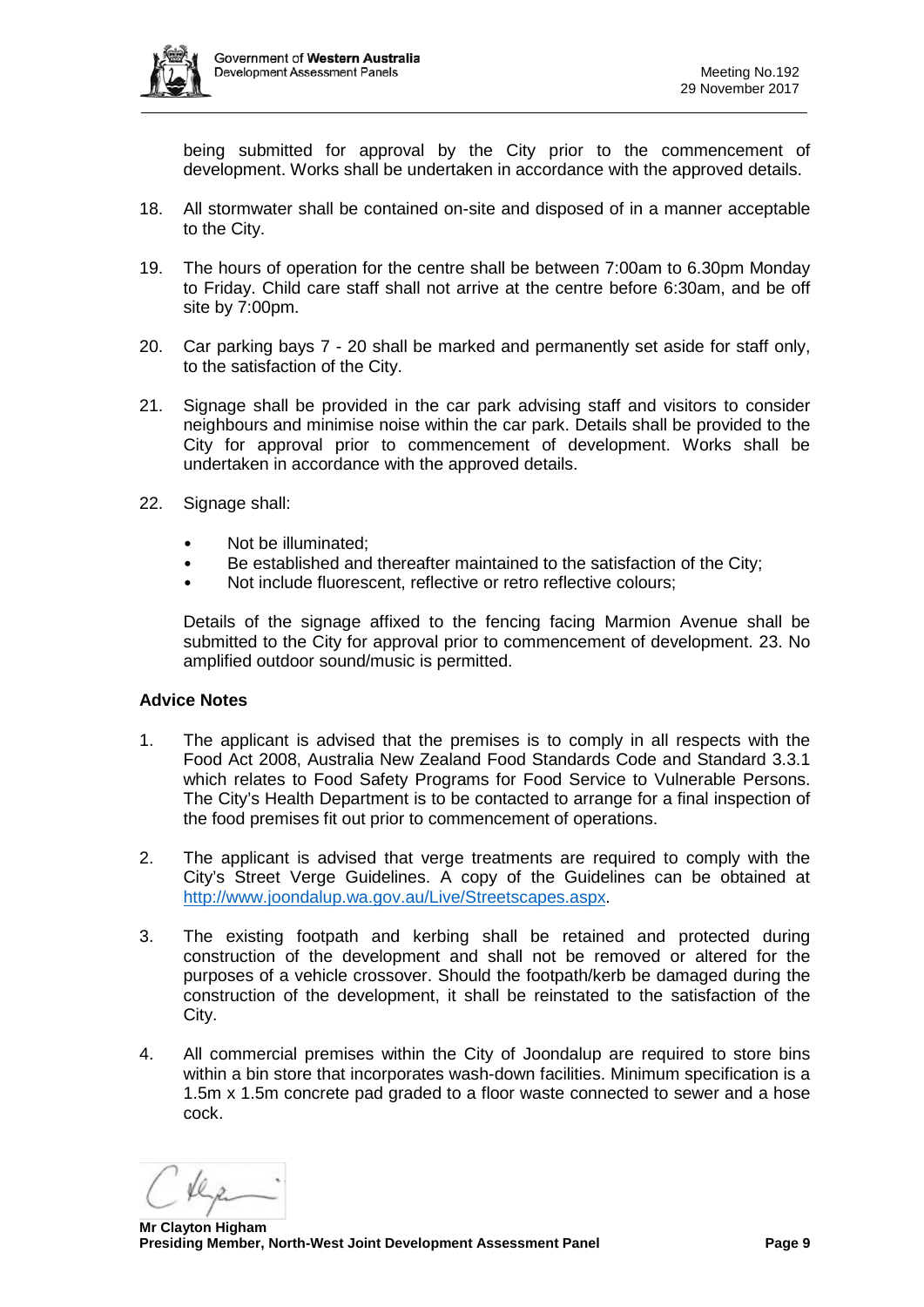

- 5. All recommendations in the part 6 (Conclusions) of the Environmental Noise Assessment are to be adopted including signs to be erected asking parents to consider neighbours when dropping off and picking up children.
- 6. With respect to the hours of operation the applicant is advised that staff may be permitted on site prior to 7:00am, however it is requested that staff be vigilant in ensuring parents do not drop children off prior to this time.

# **AMENDING MOTION**

**Moved by:** Cr Christine Hamilton-Prime **Seconded by:** Cr Philippa Taylor

That a new Condition (23) be added, as follows:

23. After hours access to the carpark shall be restricted to the satisfaction of the City. Details of the proposed management measures to prevent public access shall be submitted to and approved by the City prior to occupation of the development.

#### **REASON: To ensure the amenity of surrounding residences by restricting after hours usage of the carpark.**

# **The Amending Motion was put and CARRIED UNANIMOUSLY.**

# **REPORT RECOMMENDATION (AS AMENDED)**

That the Metro North-West JDAP resolves to:

1. **Approve** DAP Application reference DAP/17/01263 and accompanying plans (Attachment 2) in accordance with Clause 68 of the *Planning and Development (Local Planning Schemes) Regulations 2015* and the provisions of Clause 4.5.1 of the City of Joondalup District Planning Scheme No. 2, subject to the following conditions:

#### **Conditions**

- 1. This decision constitutes planning approval only and is valid for a period of 2 years from the date of approval. If the subject development is not substantially commenced within the 2 year period, the approval shall lapse and be of no further effect.
- 2. Lot 523 (1) Forrest Road and Lot 522 (3) Forrest Road, Padbury shall be amalgamated, prior to commencement of development of the child care centre.
- 3. This approval relates to the new child care centre, car parking and associated works only, as indicated on the approved plans. It does not relate to any other development on the lot.
- 4. All development shall be contained within the property boundaries.
- 5. The car parking bays, driveways and access points shown on the approved plans are to be designed, constructed, drained and marked in accordance with the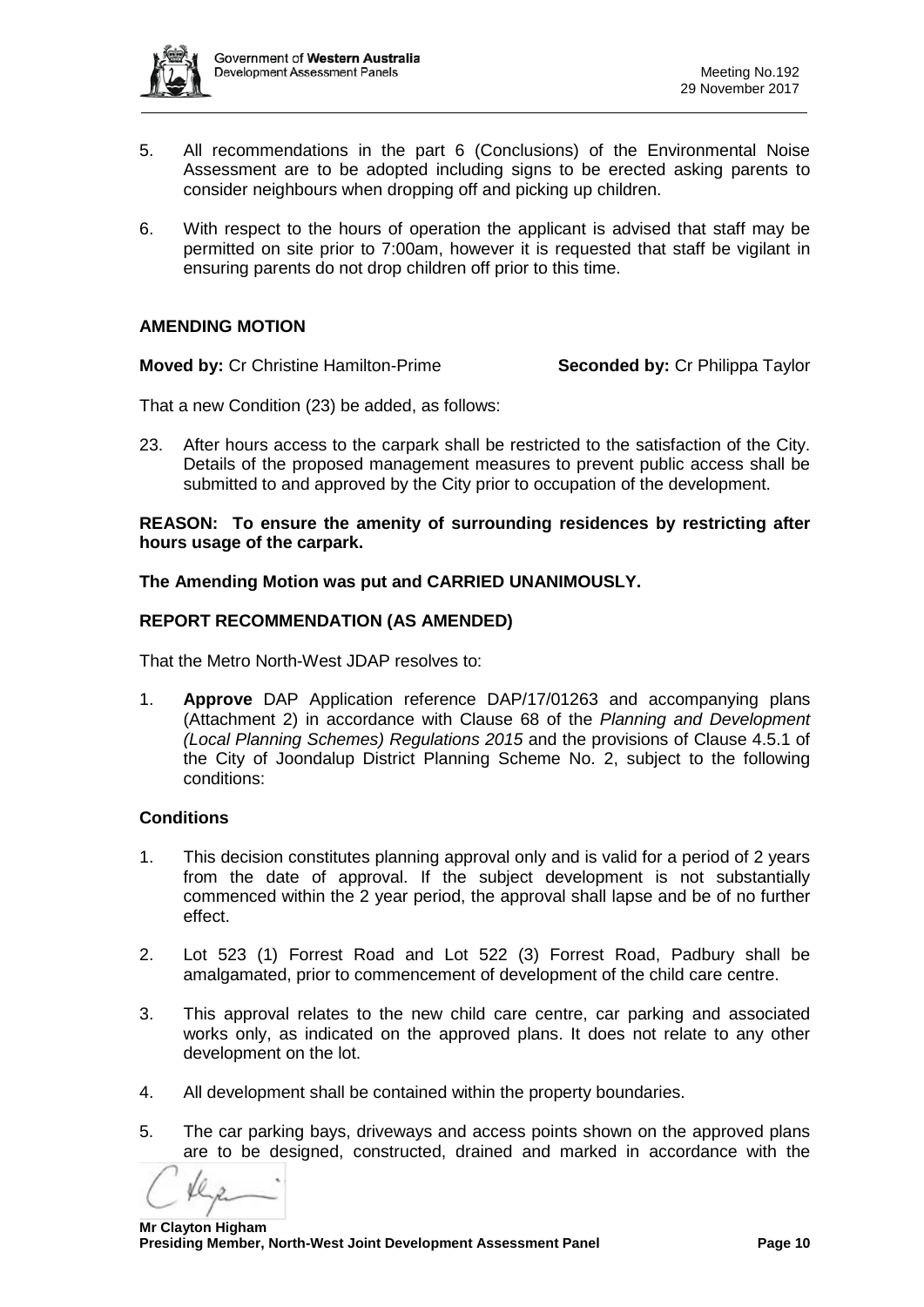

Australian Standard for Off-street Car Parking (AS/NZS2890.1 2004) and Offstreet Parking for People with Disabilities (AS/NZS2890.6 2009), prior to the occupation of the development. These bays are to be thereafter maintained to the satisfaction of the City.

- 6. The retaining walls adjacent to the driveway and crossover of the development are to be truncated 1.5m x 1.5m or the solid portion of the wall(s) reduced to no higher than 750mm within this truncated area where the front boundary adjoins a vehicle access point to provide adequate sight lines.
- 7. Bicycle parking facilities shall be provided in accordance with the Australian Standard for Offstreet Carparking – Bicycles (AS2890.3-1993 as amended) prior to the development first being occupied. Details of bicycle parking area(s) shall be provided to the City for approval prior to the commencement of construction. Works shall be undertaken in accordance with the approved details.
- 8. A refuse management plan indicating the method of rubbish collection is to be submitted to the City prior to the commencement of development, and approved by the City prior to the development first being occupied. Refuse management shall be undertaken in accordance with the approved refuse management plan.
- 9. Detailed landscaping plans shall be submitted to the City for approval prior to the commencement of development. These landscaping plans are to indicate the proposed landscaping treatment(s) of the subject site and the adjoining road verge(s), and shall:
	- i. Provide all details relating to paving, treatment of verges and tree planting in the car park;
	- ii. Provide screening and/or landscaping screening adjacent to the eastern boundary, of a sufficient height and density to soften the impact of the retaining walls and restrict visibility of the carpark from the adjoining property;
	- iii. Provide minimum concrete or brick paved areas within outdoor activity areas;
	- iv. Provide landscaping that discourages the parking of vehicles within the verge;
	- v. Be drawn at an appropriate scale of either 1:100, 1:200 or 1:500;
	- vi. Show spot levels and/or contours of the site;
	- vii. Be based on water sensitive urban design principles to the satisfaction of the City;
	- viii. Be based on Designing out Crime principles to the satisfaction of the City; ix. Show all irrigation design details.
- 10. Landscaping and reticulation shall be established in accordance with the approved landscaping plans, Australian Standards and best trade practice prior to the development first being occupied and thereafter maintained to the satisfaction of the City.
- 11. The 'Activity 3' room awning on the ground floor shall be extended to ensure that the kitchen window is provided with a shading device. Details of the awning extension shall be submitted to the City for approval prior to commencement of development. Development is to occur in accordance with these approved details.

 **Mr Clayton Higham Presiding Member, North-West Joint Development Assessment Panel Page 11**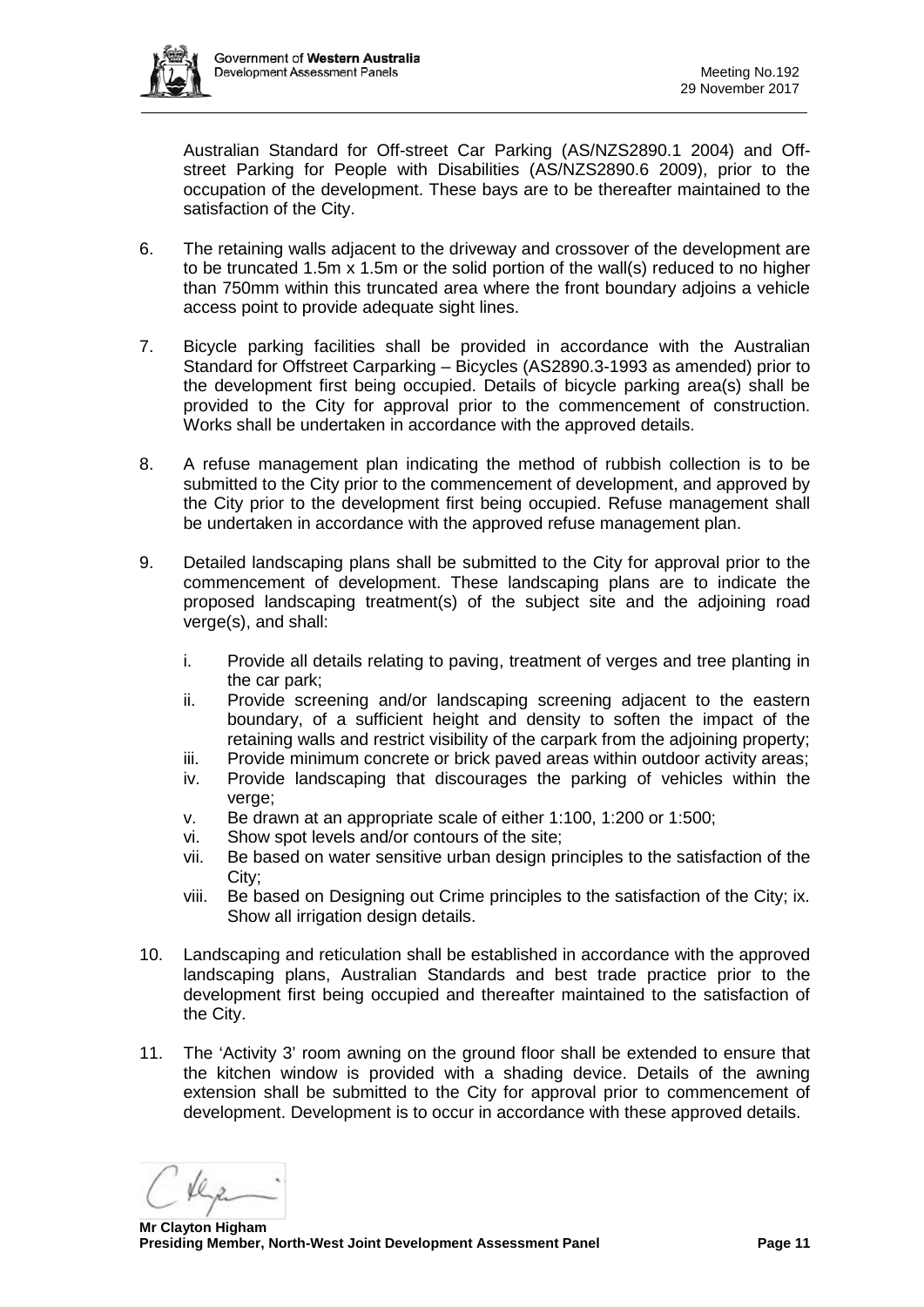- 12. The eastern elevation of the building shall be modified to include awnings/shading devices above openings. Details of the awnings/shading devices shall be submitted to the City for approval prior to commencement of development. Development is to occur in accordance with these approved details.
- 13. A direct pedestrian connection between the main entry of the development and the existing footpath on the southern side of Forrest Road, shall be provided at the cost of the applicant to the satisfaction of the City. Details of the pedestrian connection shall be prepared by the applicant in consultation with the City and shall be approved by the City and constructed prior to commencement of the child care use.
- 14. The car parking area shall be provided with one shade tree for every four car bays prior to the development first being occupied. The trees shall be located within tree wells protected from damage by vehicles and maintained to the satisfaction of the City.
- 15. A full schedule of colours and materials for all exterior parts to the building and retaining walls is to be submitted and approved by the City prior to the commencement of development. Development shall be in accordance with the approved schedule and shall be completed to the satisfaction of the City prior to occupation of the development.
- 16. All external walls and retaining walls of the development shall be of a clean finish, and shall at all times be maintained to a high standard, including being free of vandalism, to the satisfaction of the City.
- 17. Any proposed external building plant, including air conditioning units, piping, ducting and water tanks, being located so as to minimise any visual and noise impact on surrounding landowners, and screened from view from the street, and where practicable from adjoining buildings, with details of the location of such plant being submitted for approval by the City prior to the commencement of development. Works shall be undertaken in accordance with the approved details.
- 18. All stormwater shall be contained on-site and disposed of in a manner acceptable to the City.
- 19. The hours of operation for the centre shall be between 7:00am to 6.30pm Monday to Friday. Child care staff shall not arrive at the centre before 6:30am, and be off site by 7:00pm.
- 20. Car parking bays 7 20 shall be marked and permanently set aside for staff only, to the satisfaction of the City.
- 21. Signage shall be provided in the car park advising staff and visitors to consider neighbours and minimise noise within the car park. Details shall be provided to the City for approval prior to commencement of development. Works shall be undertaken in accordance with the approved details.
- 22. Signage shall:

 **Mr Clayton Higham Presiding Member, North-West Joint Development Assessment Panel Page 12**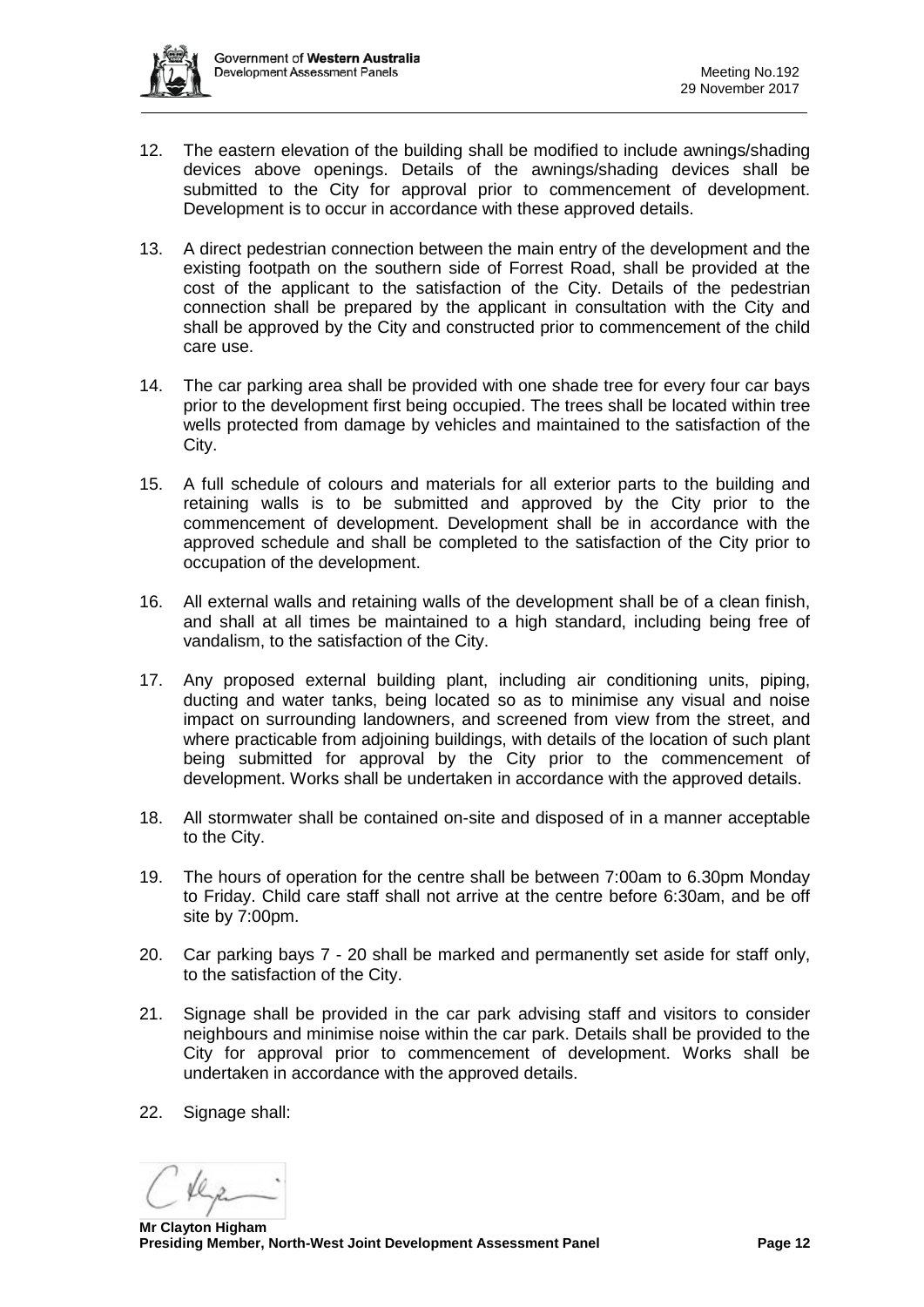

- Not be illuminated:
- Be established and thereafter maintained to the satisfaction of the City:
- Not include fluorescent, reflective or retro reflective colours;

Details of the signage affixed to the fencing facing Marmion Avenue shall be submitted to the City for approval prior to commencement of development. 23. No amplified outdoor sound/music is permitted.

23. After hours access to the carpark shall be restricted to the satisfaction of the City. Details of the proposed management measures to prevent public access shall be submitted to and approved by the City prior to occupation of the development.

# **Advice Notes**

- 1. The applicant is advised that the premises is to comply in all respects with the Food Act 2008, Australia New Zealand Food Standards Code and Standard 3.3.1 which relates to Food Safety Programs for Food Service to Vulnerable Persons. The City's Health Department is to be contacted to arrange for a final inspection of the food premises fit out prior to commencement of operations.
- 2. The applicant is advised that verge treatments are required to comply with the City's Street Verge Guidelines. A copy of the Guidelines can be obtained at [http://www.joondalup.wa.gov.au/Live/Streetscapes.aspx.](http://www.joondalup.wa.gov.au/Live/Streetscapes.aspx)
- 3. The existing footpath and kerbing shall be retained and protected during construction of the development and shall not be removed or altered for the purposes of a vehicle crossover. Should the footpath/kerb be damaged during the construction of the development, it shall be reinstated to the satisfaction of the City.
- 4. All commercial premises within the City of Joondalup are required to store bins within a bin store that incorporates wash-down facilities. Minimum specification is a 1.5m x 1.5m concrete pad graded to a floor waste connected to sewer and a hose cock.
- 5. All recommendations in the part 6 (Conclusions) of the Environmental Noise Assessment are to be adopted including signs to be erected asking parents to consider neighbours when dropping off and picking up children.
- 6. With respect to the hours of operation the applicant is advised that staff may be permitted on site prior to 7:00am, however it is requested that staff be vigilant in ensuring parents do not drop children off prior to this time.

**REASON: In accordance with details contained in the Responsible Authority Report and Amending Motion/s.** 

**The Report Recommendation (as amended) was put and CARRIED UNANIMOUSLY.**

 **Mr Clayton Higham Presiding Member, North-West Joint Development Assessment Panel Page 13**